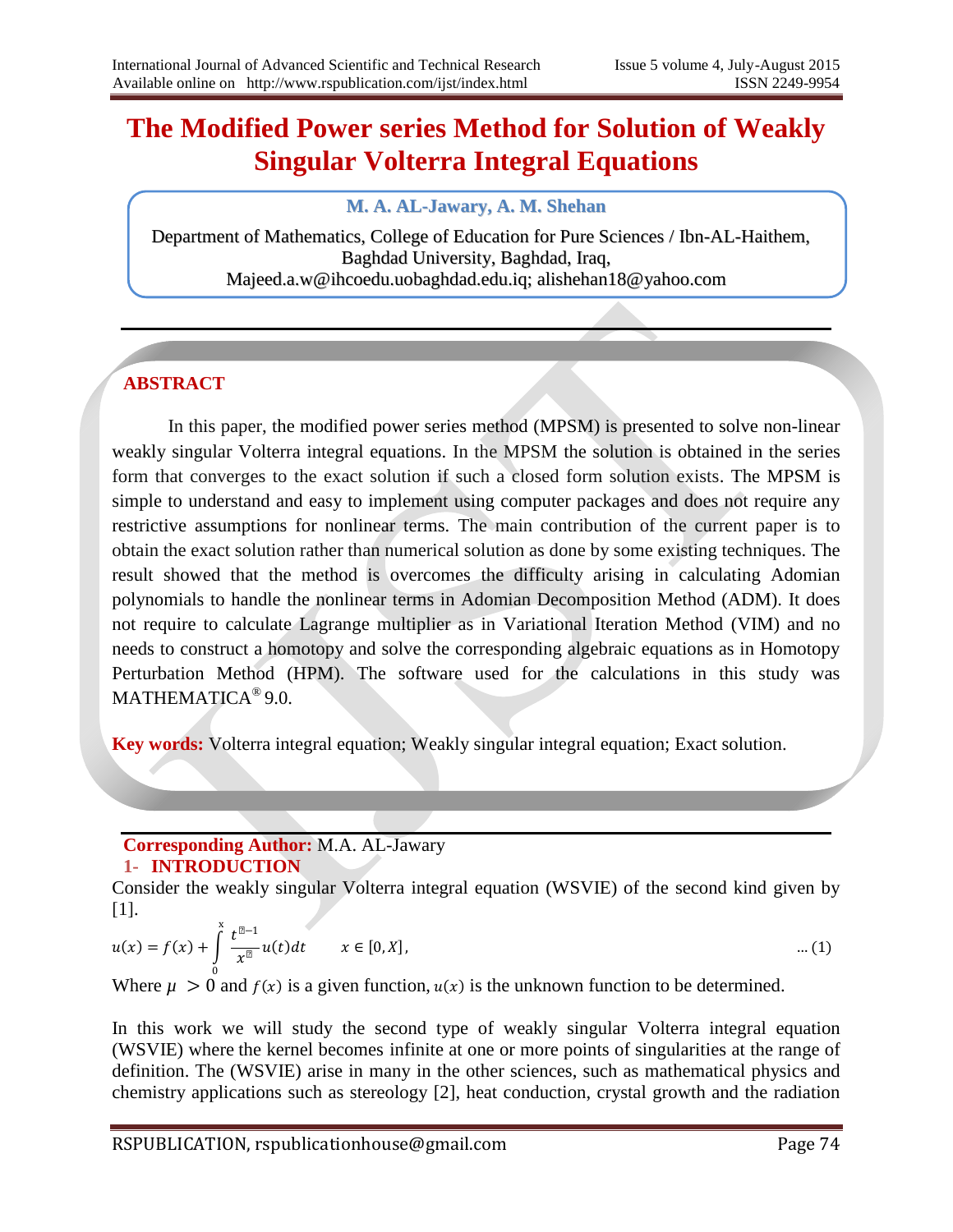of heat from a semi-infinite solid [3]. Eq. (1) has been studied by several works for the case when  $\mu > 1$ . Certain classes of product integration methods based on Newton–Cotes rules [4]; Diogo et al. [5] considered a fourth-order Hermite-type collocation method and Lima and Diogo [6] developed an extrapolation algorithm, based on Euler's method, Hermite type collocation method [7], Adomian decomposition method (ADM) [8], spline collocation and iterated collocation methods [9,10], the variational iterative method (VIM) [11]. On the other hand, researchers have turned their attention to solving Eq. (1) and most of the methods faced difficulty in solving the equation in the case  $0 < \mu \leq 1$ , for example Nystrom interpolant method [12], extrapolation methods [13], graded mesh method [14].

There are several methods available in iterative to solve these equations which began to take great interest by researchers in recent years. In this paper, we will study the solution of this set of Eq. (1). First Eq. (1) has unique solution in  $C^m[0,X]$ ,  $f \in C^m[0,X]$ , and the kernel is a singularity only at  $x = 0$ , if it was  $\mu > 1$  [1]. Secondly Eq. (1) has an infinite set of solutions in C [0, *X*], which contains only one particular solution belonging to  $C^1[0,X]$ , and kernel is singular at  $x = 0$  and at  $t = 0$ , for all values of  $t > 0$ , if it was  $0 \le \mu \le 1$  [15].

The purpose of this paper is to apply the MPSM to obtain the exact solution of linear and nonlinear weakly singular Volterra integral equation of the second kind, rather than numerical solutions as done by some existing techniques. This method uses simple computations with quite acceptable analytic solutions, which has close agreement with exact solutions.

The outline of the current paper is as follows. In section 2, we review some basic idea of the PSM. In section 3, the modify power series method (MPSM) will be introduced. In section 4, solving weakly singular Volterra integral equation by using the MPSM is presented. In section 5**,** some test examples are solved and finally in section 6 the conclusion is given.

## **2- BASIC IDEA OF THE PSM**

Consider the Volterra integral equation (VIE) of the second kind given by [16, 17].

$$
u(x) = f(x) + \int_{0}^{x} k(x, t) [u(t)]^{p} dt, \qquad \qquad \dots (2)
$$

The functions  $f(x)$  and  $k(x,t)$  are known, and  $u(x)$  is the unknown function to be determined, also p > 0 is a positive integer number. Suppose the solution of Eq. (2) be as*.* 

$$
u(x) = c_0 + c_1 x
$$
 ... (3)  
Where  $c_0 = f(0) = u(0)$  and  $c_1$  is an unknown parameter.

By Substituting Eq. (3) into Eq. (2) with simple calculations, we get  $(a, c, -$ 

$$
(a_1c_1 - b_1)x + Q(x^2) = 0,
$$
...(4)  
Where  $Q(x^2)$  is a polynomial of order greater than one. By neglecting  $Q(x^2)$ , we have linear equation of  $c_1$  in the form,

$$
a_1c_1 = b_1, \qquad \dots (5)
$$

The parameter  $c_1$  of x in Eq. (3) is then obtained.

In the next step, we assume that the solution of Eq. (2) to be,

$$
u(x) = c_0 + c_1 x + c_2 x^2
$$
 (6)

Where  $c_0$  and  $c_1$  both are known and  $c_2$  is unknown parameter. By Substituting Eq. (6) into Eq. (2), we obtain:

$$
(a_2c_2-b_2)x^2 + Q(x^3) = 0, \qquad \qquad \dots (7)
$$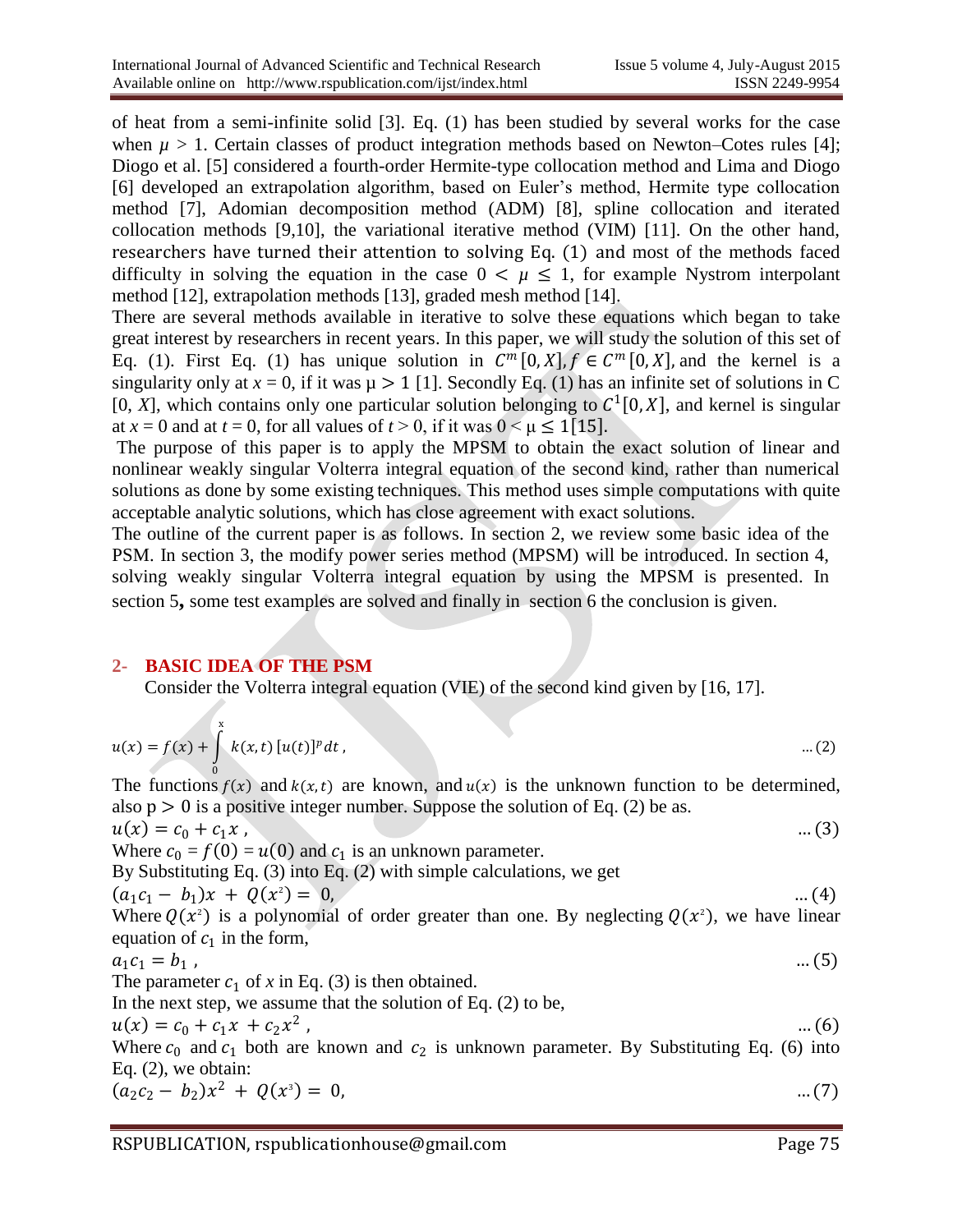Where  $Q(x^3)$  is a polynomial of order greater than two. By neglecting  $Q(x^3)$ , we have linear equation of  $c_2$  in the form,

$$
a_2c_2 = b_2 \t\t(8)
$$

The unknown parameter  $c_2$  of  $x^2$  in Eq. (6) is then obtained. Having repeated the above procedure for *m* iterations, a power series of the following form is derived:

 $u(x) = c_0 + c_1 x + c_2 x^2 + \dots + c_m x^m = 0,$  ... (9)

Equation (9) is an approximation for the exact solution of the integral equation (2).

It is worth to mention here, we can not apply the PSM for Eq. (1) because we can not achieve  $c_0 = f(0)$ , when  $f(x)$  contain x in denominator, moreover, when the power of x in  $f(x)$  is rational number.

#### 3- **THE MODIFY POWER SERIES METHOD (MPSM)**

In order to overcome the difficulties in PSM, we will be introduced the MPSM.

If 
$$
f(x) = a_0 + a_1 x^{e_1} + a_2 x^{e_2} + \cdots
$$
, ... (10)  
Where,  $a_i, e_i \in R$ ,  $a_i, e_i$  are known constants,  $i = 0, 1, 2, \ldots$ , since  $f(x)$  is given.

Suppose the solution of Eq. (2) be a*s*:

$$
u_0(x) = c_0 + c_1 x^{e_1} + c_2 x^{e_2} + \cdots, \tag{11}
$$

Where  $c_0, c_1, c_2, ...$  are unknown parameters, where the  $c_i$  have been choosen depend on the terms of  $f(x)$  which are known.

By Substituting Eq. (11) into Eq. (2) with simple calculations, we get x

$$
u_0(x) = f(x) + \int_0^x k(x, t) [u_0(t)]^p dt, \qquad \qquad \dots (12)
$$
  

$$
c_0 + c_1 x^{e_1} + c_2 x^{e_2} + \dots
$$

$$
= a_0 + a_1 x^{e_1} + a_2 x^{e_2} + \dots + \int_0^x k(x, t) \left[ c_0 + c_1 t^{e_1} + c_2 t^{e_2} + \dots \right]^{p} dt, \qquad \dots (13)
$$

After simplifying and equating the like power of  $x$ , we achieve the values of  $c_i$ . If we achieved the values  $c_i$  without remainder then it is exact solution. However, if some terms remain, then the remainder  $R_0(x)$  will be

$$
R_0(x) = f(x) + \int_0^x k(x, t) [u_0(t)]^p dt - u_0(x), \qquad \qquad \dots (14)
$$

Such that  $R_0$  is the remainder of Eq.(14).

0 = <sup>0</sup> + 1 <sup>1</sup> + 2 <sup>2</sup> + ⋯ + , x 0 <sup>0</sup> + <sup>1</sup> <sup>1</sup> + <sup>2</sup> <sup>2</sup> + ⋯ − <sup>0</sup> + 1 <sup>1</sup> + 2 <sup>2</sup> + ⋯ , … (15)

If 
$$
R_0(x) = b_0 + b_1 x^{e_1} + b_2 x^{e_2} + \cdots
$$
, ... (16)  
When  $h \in R$ ,  $h$  are known constants,  $i = 0.1.2$ 

Where  $b_i \in R$ ,  $b_i$  are known constants,  $\iota = 0,1,2...$ Suppose the solution of Eq. (2) be as*.*

Suppose the solution of Eq. (2) of as:  

$$
u_1(x) = d_0 + d_1 x^{e_1} + d_2 x^{e_2} + \cdots
$$
, (17)

Where  $d_i$  are unknown parameters, which have be chosen depend on the terms of  $R_0(x)$  which are known.

By Substituting Eq. (16) and Eq. (17) into Eq. (2) with simple calculations and equating the like power of *x*, we get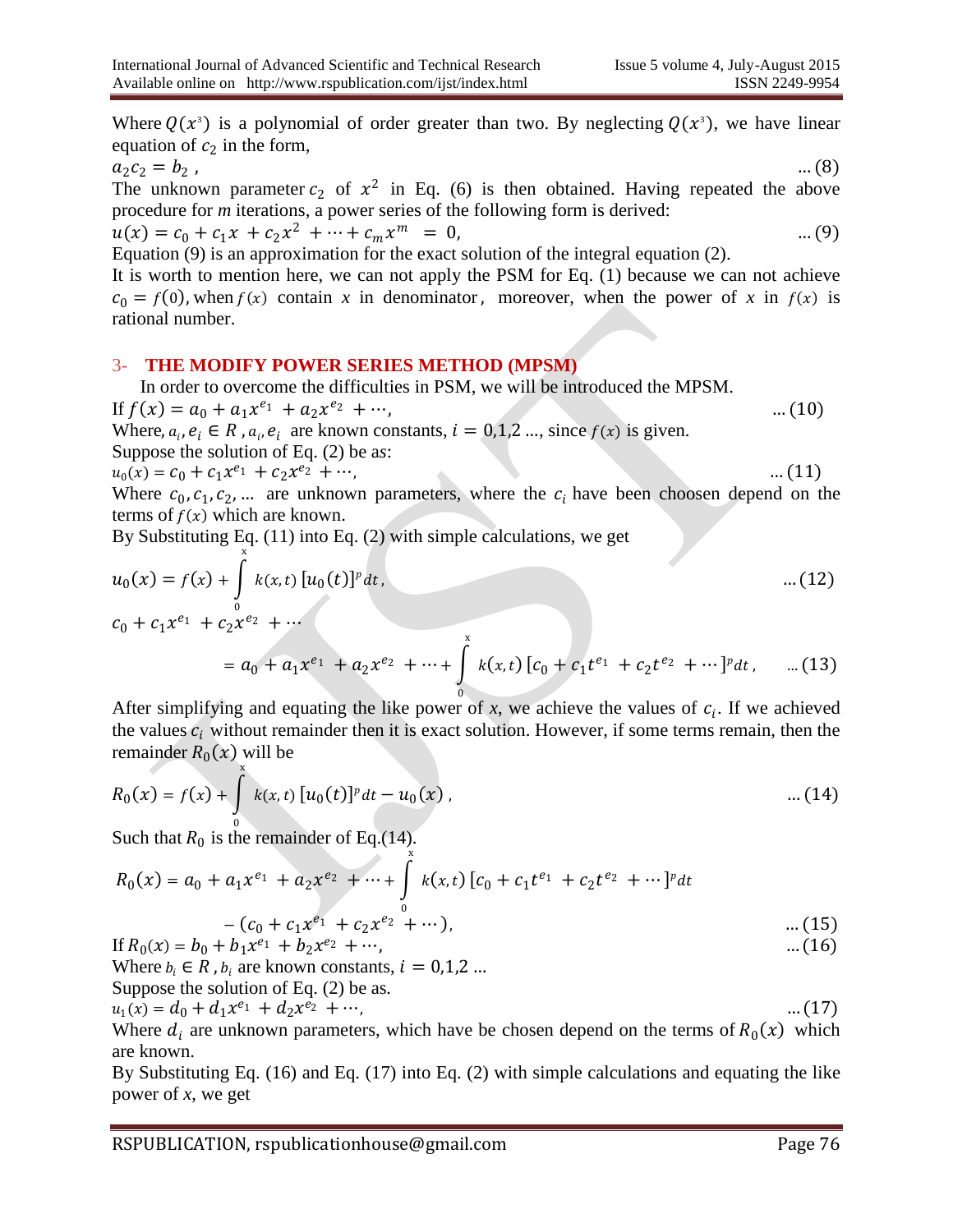$$
u_1(x) = R_0(x) + \int_0^x k(x, t) [u_1(t)]^p dt,
$$
 ... (18)

$$
d_0 + d_1 x^{e_1} + d_2 x^{e_2} + \cdots
$$
  
=  $b_0 + b_1 x^{e_1} + b_2 x^{e_2} + \cdots + \int_0^x k(x, t) [d_0 + d_1 t^{e_1} + d_2 t^{e_2} + \cdots]^p dt$ , .... (19)

Then we obtain the values of  $d_i$ , by repeating the steps in Eqs. (16) – (19) if we obtain another remainders in Eq. (19).

Then the solution of Eq. (2), will be then:

 $u(x) = u_0(x) + u_1(x) + \cdots,$  (20) As an application of the MPSM, we will be applied for the following Volterra integral equation.

#### **Example:**

Considering the following Volterra integral equation [18]:

$$
u(x) = f(x) - \int_0^x (x - t)u(t)dt, \tag{21}
$$

Where,  $f(x) = -2 + 3x - x^2$ , and the exact solution is  $u(x) = -2 + 3\sin(x)$ . By applying the MPSM, we assume the solution of Eq. (21) be as:

$$
u_0(x) = c_0 + c_1 x + c_2 x^2, \tag{22}
$$

Substitute Eq. (22) into Eq. (21) we get,  $c_0 + c_1 x + c_2 x^2$ 

$$
= -2 + 3x - x2 - \int_0^x (x - t)(c_0 + c_1t + c_2t2) dt, \qquad \qquad \dots (23)
$$

By integrating and solving we get,

$$
c_0 + c_1 x + c_2 x^2
$$
  
= -2 + 3x - x<sup>2</sup> -  $\frac{c_0 x^2}{2}$  -  $\frac{c_1 x^3}{6}$  -  $\frac{c_2 x^4}{12}$ , ... (24)

After simplifying and equating the like power of  $x$ , we achieve the values of  $c_i$ , we get,  $c_0 = -2$ ,  $c_1 = 3$ ,  $c_2 = 0$ , Substitute  $c_0 = -2$ ,  $c_1 = 3$ ,  $c_2 = 0$ , in Eq. (22) we get,  $u_0(x) = -2 + 3x$ , … (25)  $c_0 x$ 2  $c_1x$ 3  $c_2 x$ 4  $\mathcal{X}$  $\overline{2}$ 

$$
R_0(x) = -2 + 3x - x^2 - \frac{c_0 x^2}{2} - \frac{c_1 x^3}{6} - \frac{c_2 x^4}{12} - (c_0 + c_1 x + c_2 x^2) = -\frac{x^3}{2}, \qquad \dots (26)
$$

Suppose the solution of Eq. (21) be as*.*

$$
u_1(x) = c_3 x^3, \tag{27}
$$

Substitute Eq. (26) and Eq. (27) into Eq. (21),  
\n
$$
u_1(x) = R_0(x)
$$
\n
$$
- \int_0^x (t - x)(u_1(t))dt,
$$
\n
$$
...
$$
\n(28)

By integrating and solving we get,

$$
c_3 x^3 = -\frac{x^3}{2} - \frac{c_3 x^5}{20}, \qquad \dots (29)
$$

After simplifying and equating the like power of  $x$ , we achieve the values of  $c_3$ , we get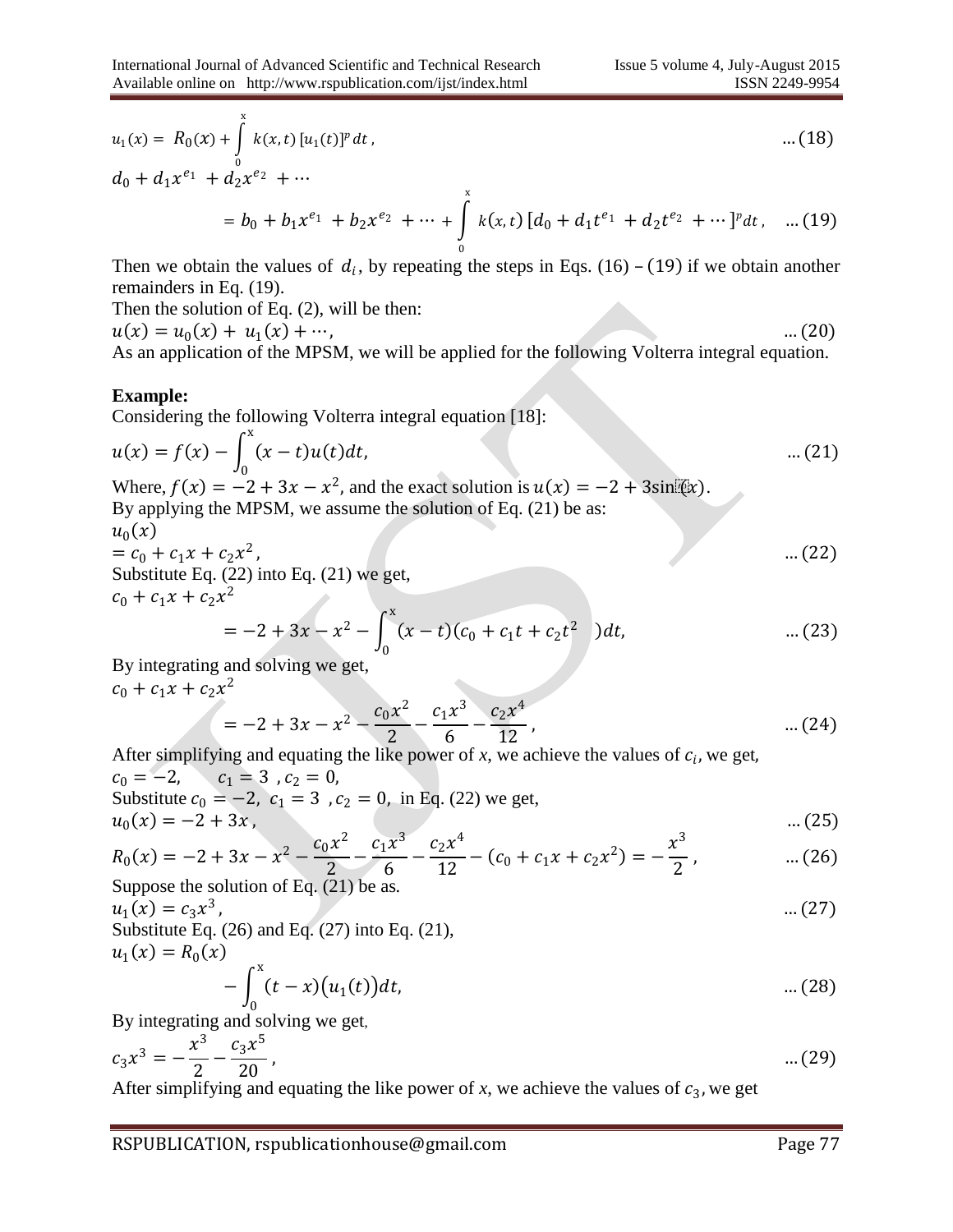$$
c_3 = -\frac{1}{2}, \tag{30}
$$

Substitute Eq. (30) in Eq. (27) we get,

$$
u_1(x) = -\frac{1}{2}x^3, \qquad \dots (31)
$$

$$
R_1(x) = -\frac{x^3}{2} - \frac{c_3 x^5}{20} - c_3 x^3 = \frac{x^5}{40},
$$
  
Suppose the solution of Eq. (21) be as. (32)

$$
u_2(x) = c_4 x^5
$$
, ... (33)  
Substitute Eq. (32) and Eq. (33) into Eq. (21),

$$
u_2(x) = R_1(x) - \int_0^x (x - t)(u_2(t))dt, \qquad \qquad \dots (34)
$$

We get,

$$
c_4 x^5 = \frac{x^5}{40} - \int_0^x (x - t)(c_4 t^5) dt, \tag{35}
$$

After simplifying and equating the like power of  $x$ , we achieve the values of  $c_i$ , we get

$$
c_4 x^5 = \frac{x^5}{40} - \frac{c_4 x^7}{42}, \qquad \dots (36)
$$
  

$$
c_4 = \frac{1}{40}, \qquad \dots (37)
$$

$$
u_2(x) = \frac{x^5}{40}, \tag{38}
$$

$$
R_2(x) = \frac{x^5}{40} - \frac{c_4 x^7}{42} - c_4 x^5 = -\frac{x^7}{1680},
$$
 ... (39)

By continuing in this manner, the solution of Eq. (21) will be then:

$$
u(x) = u_0 + u_1 + u_2 + \dots = -2 + 3x - \frac{x^3}{2} + \frac{x^5}{40} + \dots = -2 + 3\left(x - \frac{x^3}{6} + \frac{x^5}{120} + \dots\right) = -2 + 3\sin(x),
$$
\n
$$
\dots (40)
$$

#### **4- SOLVING WEAKLY SINGULAR VOLTERRA INTEGRAL EQUATION BY USING PROPOSED METHOD**

 In this section, we will be used the MPSM to obtain the exact solution for a weakly singular Volterra integral equation of second kind. Let us consider a form of WSVIE given in Eq. (1).

$$
u(x) = f(x) + \int_{0}^{x} \frac{t^{\mu - 1}}{x^{\mu}} u(t) dt, \qquad \qquad \dots (41)
$$

If

$$
f(x) = a_0 + a_1 x^{e_1} + a_2 x^{e_2} + \cdots,
$$
 (42)

Where,  $a_i$ ,  $e_i \in R$ ,  $a_i$ ,  $e_i$  are known constants,  $i = 0,1,2,...$ Suppose the solution of Eq. (41) be as*.*

$$
u_0(x) = c_0 + c_1 x^{e_1} + c_2 x^{e_2} + \cdots,
$$
 (43)

Where  $c_0$ ,  $c_1$ ,  $c_2$ , ... are unknown parameters. Now substitute Eq. (42) and Eq. (43) into Eq. (41).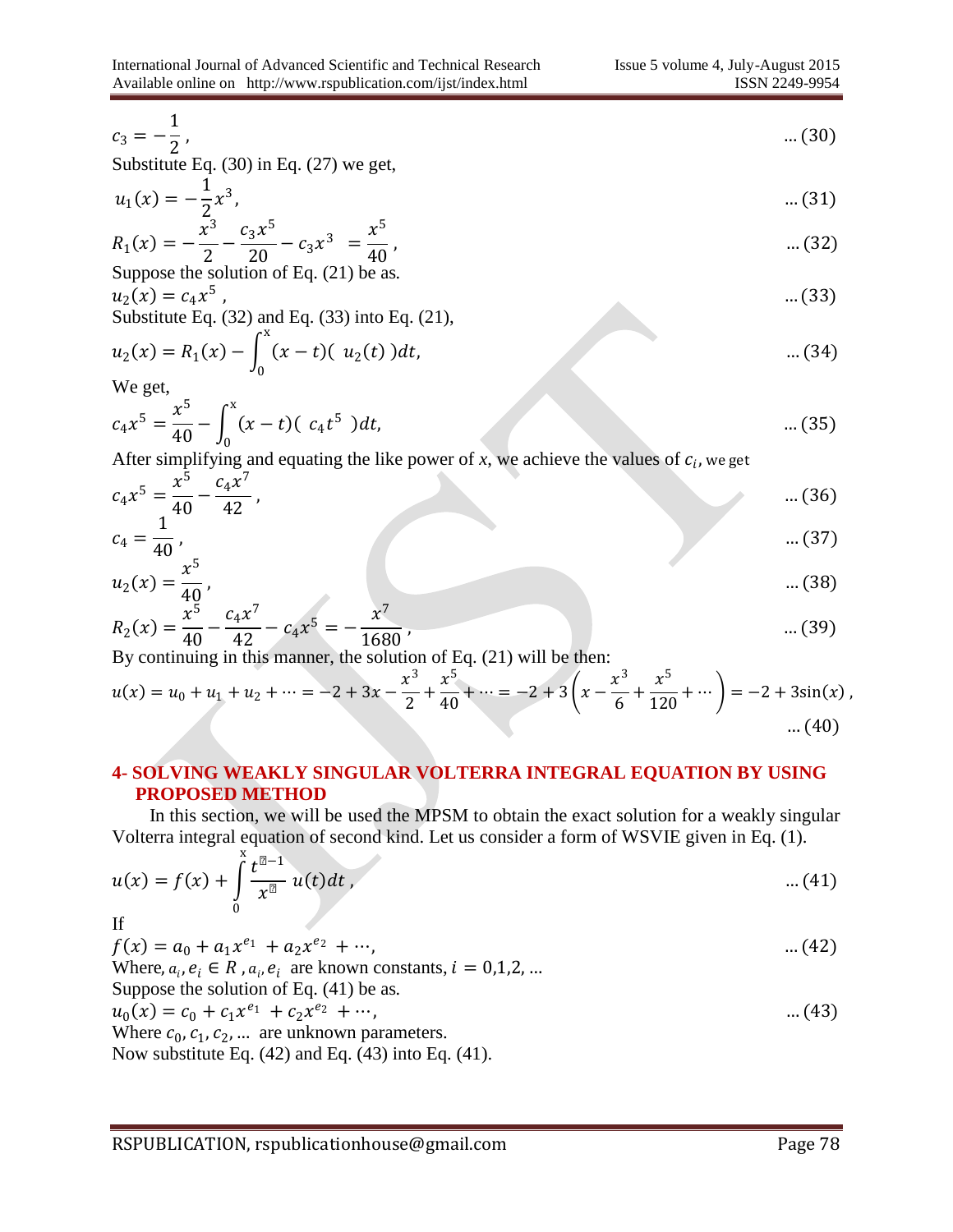$$
u_0(x) = f(x) + \int_0^x \frac{t^{\mu-1}}{x^{\mu}} u_0(t) dt,
$$
 ... (44)

After compensation  $u_0(x)$ ,  $f(x)$  we get,  $c_0 + c_1 x^{e_1} + c_2 x^{e_2} + \cdots$ 

$$
= a_0 + a_1 x^{e_1} + a_2 x^{e_2} + \dots + \int_0^x \frac{t^{\mu-1}}{x^{\mu}} \left( c_0 + c_1 t^{e_1} + c_2 t^{e_2} + \dots \right) dt, \quad \dots (45)
$$

By integrating and solving we get

 $c_0 + c_1 x^{e_1} + c_2 x^{e_2} + \dots = a_0 + a_1 x^{e_1} + a_2 x^{e_2} + \dots + \frac{c_0}{\cdots}$ µ  $+\frac{c_1x^{e_1}}{h}$  $\mu + e_1$  $+\frac{c_2x^{e_2}}{x^{e_1}}$  $\mu + e_2$  $+ \cdots$ , ... (46)

After simplifying and equating the like power of x, we achieve the values of 
$$
c_i
$$
, we get  
\n
$$
c_0 = \frac{\mu a_0}{\mu - 1}, \qquad c_1 = \frac{(\mu + e_1)a_1}{\mu + e_1 - 1}, \qquad c_2 = \frac{(\mu + e_2)a_2}{\mu + e_2 - 1}, \qquad \dots \qquad (47)
$$

Substitute  $c_0$ ,  $c_1$ ,  $c_2$ , ... in Eq. (43) we get,

$$
u_0(x) = \frac{\mu a_0}{\mu - 1} + \frac{(\mu + e_1)a_1}{\mu + e_1 - 1} x^{e_1} + \frac{(\mu + e_2)a_2}{\mu + e_2 - 1} x^{e_2} + \cdots,
$$
 (48)

After finding  $u_0(x)$ , we find the remainder  $R_0(x)$ .

$$
R_0(x) = a_0 + a_1 x^{e_1} + a_2 x^{e_2} + \dots + \frac{c_0}{\mu} + \frac{c_1 x^{e_1}}{\mu + e_1} + \frac{c_2 x^{e_2}}{\mu + e_2} + \dots - (c_0 + c_1 x^{e_1} + c_2 x^{e_2} + \dots) = 0
$$

We conclude that, if  $R_0(x) = 0$ , then  $u_i(x) = 0$ ,  $i = 1,2,3,...$ Thus, the solution of Eq. (41) is,

$$
u(x) = u_0(x) = \frac{\mu a_0}{\mu - 1} + \frac{(\mu + e_1)a_1}{\mu + e_1 - 1} x^{e_1} + \frac{(\mu + e_2)a_2}{\mu + e_2 - 1} x^{e_2} + \cdots, \qquad \qquad \dots (50)
$$

#### **Remark:**

 It is interesting to point out here that the remainders will be zeros when we apply MPSM for WSVIES.

#### **5- TEST EXAMPLES**

 In this section the applications of MPSM for the linear and nonlinear WSVIE will be presented.

#### **5.1 LINEAR WSVIE**

Let us solve first some test examples for linear WSVIEs by MPSM for two cases:

**Case 1:**  $\mu > 1$ :

The MPSM will be implemented to solve some examples of the WSVIE when  $\mu > 1$  which already solved numerically by some existing techniques, (ADM) [8], (VIM) [11], and obtain the exact solutions.

#### **Example 1:**

Considering the following WSVIE [19]:

$$
u(x) = \frac{44}{54} x^{-0.5} + x^{-5.9} \int_{0}^{x} t^{4.9} u(t) dt, \tag{51}
$$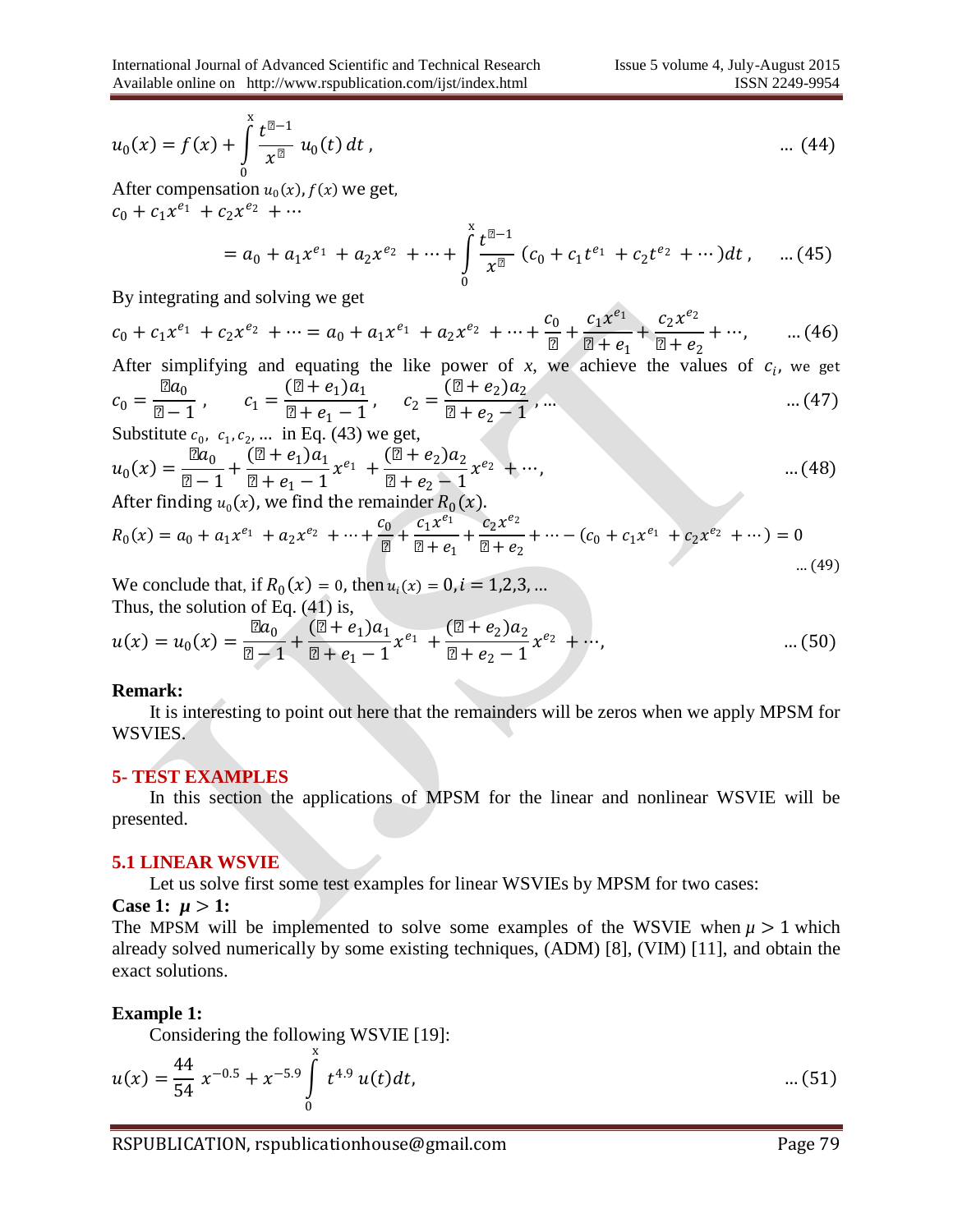Where,  $\mu = 5.9$ ,  $f(x) = \frac{44}{54}$  $\frac{44}{54}x^{-0.5}$ , and the exact solution is  $u(x) = x^{-0.5}$ . By applying the MPSM, we assume the solution of Eq. (51) be as:  $u_0(x) = c_1 x^{-0.5} = \frac{c_1}{\sqrt{2}}$  $\sqrt{x}$ , which is a set of  $(52)$ Substitute Eq. (52) in Eq. (51).  $u_0(x) = f(x) + x^{-5.9} \int t^{4.9} u_0(t) dt$ x 0  $\dots(53)$ We get:  $c_1$  $\sqrt{x}$ = 22  $27\sqrt{x}$  $+x^{-5.9} \int t^{4.9} \frac{c_1}{6}$  $\sqrt{t}$ dt, x 0  $\dots(54)$ By integrating and solving we get,  $c_1$  $\sqrt{x}$ = 22  $27\sqrt{x}$  $+\frac{5c_1}{27}$  $27\sqrt{x}$ , which is a set of  $(55)$  ...  $(55)$ After simplifying and equating the like power of  $x$ , we get the values of  $c_1$ .  $c_1 = 1$ , … (56) Substitute Eq. (56) in Eq. (52) we get,  $u_0(x) =$ 1  $\sqrt{x}$ , which is a set of  $(57)$  and  $(57)$ Now find the remainder  $R_0(x)$ .  $R_0(x) =$ 22  $27\sqrt{x}$  $+\frac{5c_1}{2}$  $27\sqrt{x}$  $-\frac{c_1}{c}$  $\sqrt{x}$  $= 0,$  … (58) Since  $R_0(x) = 0$ , then  $u_i(x) = 0$ ,  $i = 1,2,3,...$ Thus, the solution of Eq. (51) is,  $u(x) = u_0(x) =$ 1  $\sqrt{x}$  $= x^{-0.5}$ , … (59) Which the exact solution for Eq. (51) [9,19]. **Example 2:**  Let us consider the following WSVIE given in [19]:  $u(x) =$ 65  $\frac{65}{75}x^3 + \frac{7}{8}$ 8  $x^{3.5} + x^{-4.5}$  |  $t^{3.5}$   $u(t)dt$ , x 0 … (60) Where,  $\mu = 4.5$ , and the exact solution is  $u(x) = x^{3.5} + x^3$ . Using the MPSM, we assume the solution of Eq. (60) be as:  $u_0(x) = c_1 x^3 + c_2 x^{3.5}$ , which is a set of  $(61)$ Substitute Eq. (61) in Eq. (60) we have,

$$
c_1 x^3 + c_2 x^{3.5} = \frac{65}{75} x^3 + \frac{7}{8} x^{3.5} + x^{-4.5} \int_0^x t^{3.5} (c_1 t^3 + c_2 t^{3.5}) dt, \qquad \qquad \dots (62)
$$

By integrating and solving we get,

$$
c_1 x^3 + c_2 x^{3.5} = \frac{13x^3}{15} + \frac{2c_1 x^3}{15} + \frac{7x^{7/2}}{8} + \frac{c_2}{8} x^{7/2}, \tag{63}
$$

After simplifying and equating the like power of  $x$ , we get the values of  $c_1$ .  $c_2$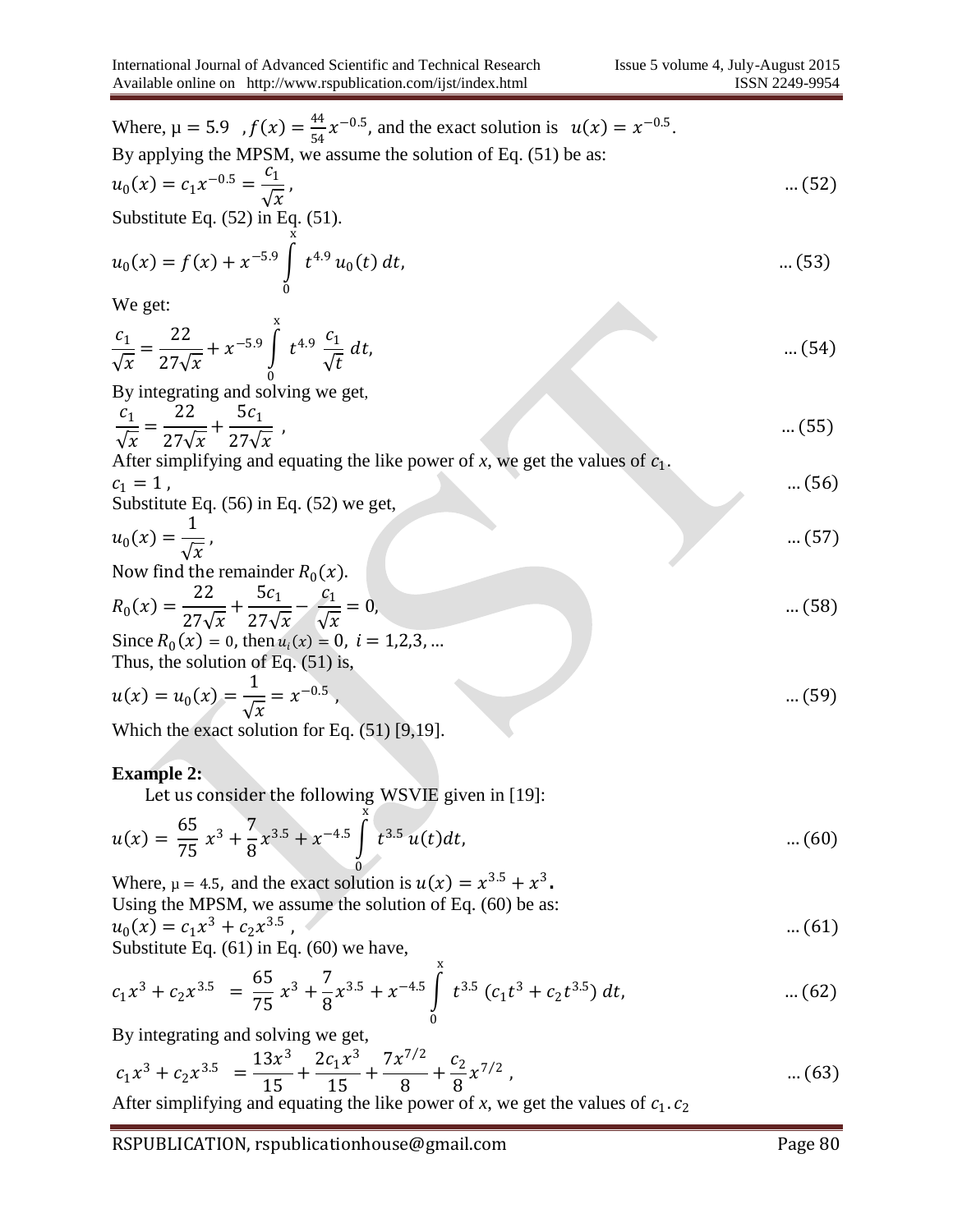$c_1 = c_2 = 1$ , … (64) Substitute Eq. (64) in Eq. (61) we get,  $u_0(x) = x^{3.5} + x^3$ , which is a set of  $(65)$ Then, the solution of Eq. (60) is,

$$
u(x) = u_0(x) = x^{3.5} + x^3
$$
...(66)  
Which the exact solution for Eq. (60) [9, 19],

#### **Example 3:**

Consider the following linear WSVIE given in [19]:

$$
u(x) = f(x) + \int_{0}^{x} \frac{t^{\mu-1}}{x^{\mu}} u(t) dt, \tag{67}
$$

Where  $f(x) = \frac{55}{65}$  $rac{55}{65}x^5 + \frac{7}{8}$  $\frac{1}{8}x^{6.5}$ ,  $\mu = 1.5$ , and  $u(x) = x^3$  is the exact solution. Suppose the solution of Eq. (67) be as:

$$
u_0(x) = c_1 x^5 + c_2 x^{\frac{13}{2}}, \tag{68}
$$

Substitute Eq. (68) into Eq. (67) we have,

$$
c_1 x^5 + c_2 x^{\frac{13}{2}} = \frac{11}{13} x^5 + \frac{7}{8} x^{\frac{13}{2}} + x^{\frac{3}{2}} \int_{0}^{x} t^{\frac{1}{2}} (c_1 t^5 + c_2 t^{\frac{13}{2}}) dt , \qquad \qquad \dots (69)
$$

After simplifying, we get,

$$
c_1 x^5 + c_2 x^{\frac{13}{2}} = \frac{11}{13} x^5 + \frac{7}{8} x^{\frac{13}{2}} + \frac{2c_1}{13} x^5 + \frac{c_2}{8} x^{\frac{13}{2}}, \qquad \dots (70)
$$

By equating the like power of *x*, we get,

$$
c_1 = c_2 = 1,
$$
 ...(71)  
Substitute Eq. (71) in Eq. (68) we get,

$$
u_0(x) = x^5 + x^{6.5}
$$
...(72)  
Hence,

$$
u(x) = u_0(x) = x^5 + x^{6.5}, \qquad \dots (73)
$$
  
Which the exact solution for Eq. (67) [9, 19],

## **Case 2:**  $0 < \mu \leq 1$ :

In this case the MPSM will be applied to solve some examples of the WSVIE when  $0 < \mu \leq$ 1 which already solved numerically by some existing techniques and obtain the exact solution.

#### **Example 4:**

Considering the WSVIE given in [19]:

$$
u(x) = x^{1.5} + x + 1 + x^{-0.5} \int_{0}^{x} t^{-0.5} u(t) dt
$$
 (74)

Where  $f(x) = x^{1.5} + x + 1$ ,  $\mu = 0.5$ , and  $u(x) = 2x^{1.5} + 3x - 1$ . is the exact solution. By applying the MPSM, we assume the solution of Eq. (74) be as:

$$
u_0(x) = c_0 + c_1 x + c_2 x^{\frac{3}{2}}, \qquad \dots (75)
$$
  
Substitute Eq. (75) into Eq. (74) we have,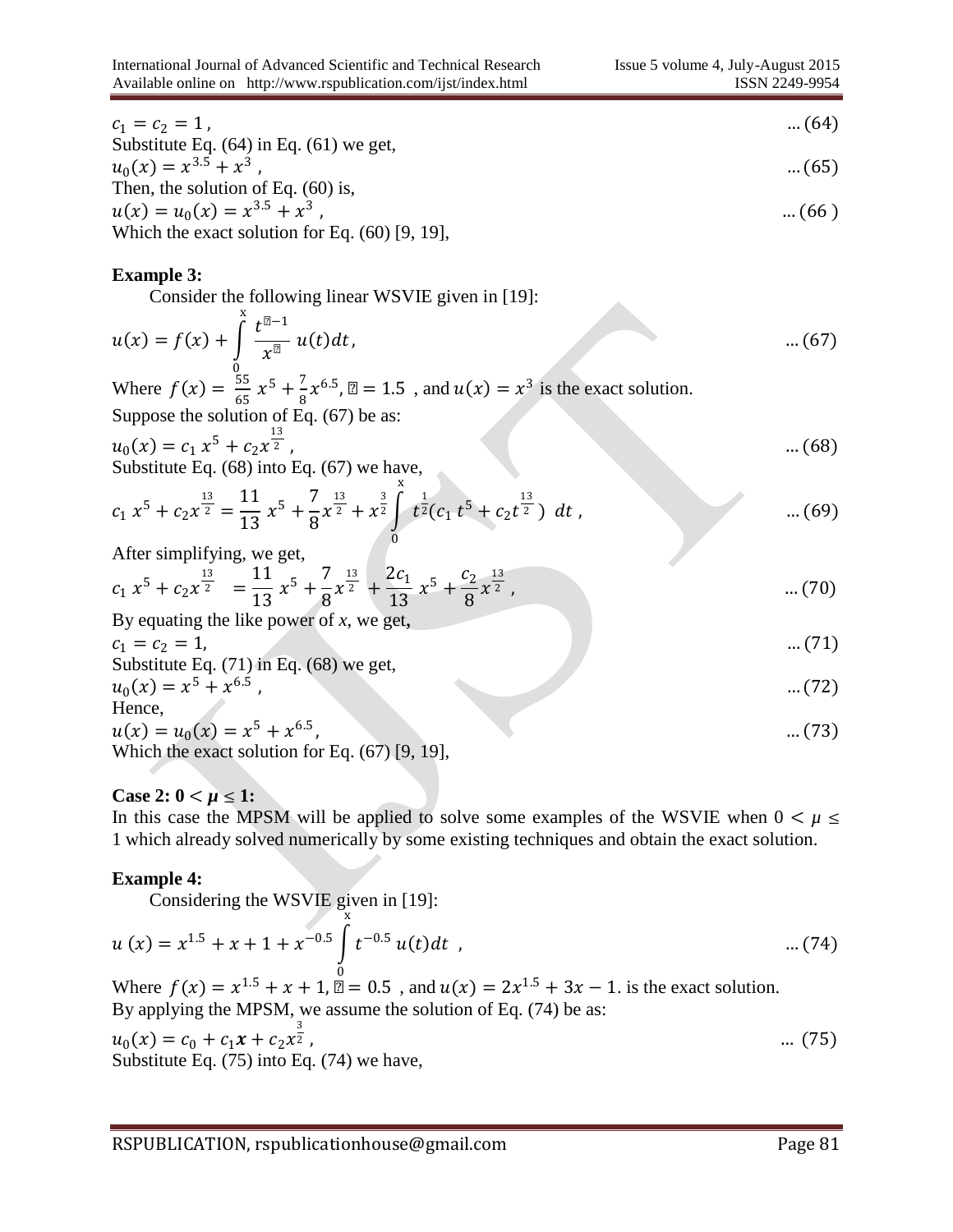$$
c_0 + c_1 x + c_2 x^{\frac{3}{2}} = x^{1.5} + x + 1 + x^{\frac{-1}{2}} \int_{0}^{x} t^{\frac{-1}{2}} (c_0 + c_1 t + c_2 t^{\frac{3}{2}}) dt , \qquad \qquad \dots (76)
$$

After simplifying, we get,

$$
c_0 + c_1 x + c_2 x^{\frac{3}{2}} = x^{\frac{3}{2}} + x + 1 + 2c_0 + \frac{2}{3}c_1 x + \frac{1}{2}c_2 x^{\frac{3}{2}},
$$
 ... (77)

After simplifying and equating the like power of x, we get  
\n
$$
c_0 = -1
$$
,  $c_1 = 3$ ,  $c_2 = 2$ , ... (78)  
\nSubstitute Eq. (78) in Eq. (74) we get,

$$
u_0(x) = -1 + 3x + 2x^{1.5}
$$
\nHence, (79)

$$
u(x) = u_0(x) = -1 + 3x + 2x^{1.5},
$$
  
Which the exact solution for Eq. (74) [9, 19],

## **Example 5:**

Consider the following linear the WSVIE given in [19]:

$$
u(x) = \frac{35}{33}x^{1.5} + \frac{5}{4}x + \frac{2}{3} + x^{-\frac{1}{3}}\int_{0}^{x} t^{-\frac{2}{3}}u(t)dt
$$
 ... (81)

Where  $f(x) = \frac{35}{23}$  $\frac{35}{33}x^{1.5} + \frac{5}{4}$  $\frac{5}{4}x + \frac{2}{3}$  $\frac{2}{3}$ ,  $\mu = \frac{1}{3}$  $\frac{1}{3}$ , and  $u(x) = \frac{7}{3}$  $\frac{7}{3}x^{1.5} + 5x - \frac{1}{3}$  $\frac{1}{3}$  is the exact solution. Suppose the solution of Eq.  $(81)$ .

$$
u_0(x) = c_0 + c_1 x + c_2 x^{\frac{3}{2}}, \qquad \dots (82)
$$
  
Substitute Eq. (82) into Eq. (81) we have,

$$
c_0 + c_1 x + c_2 x^{\frac{3}{2}} = \frac{35}{33} x^{\frac{3}{2}} + \frac{5}{4} x + \frac{2}{3} + x^{-\frac{1}{3}} \int_0^x t^{-\frac{2}{3}} (c_0 + c_1 t + c_2 t^{\frac{3}{2}}) dt , \qquad \dots (83)
$$

After simplifying, we get,

$$
c_0 + c_1 x + c_2 x^{\frac{3}{2}} = \frac{35}{33} x^{\frac{3}{2}} + \frac{5}{4} x + \frac{2}{3} + 3c_0 + \frac{3}{4} c_1 x + \frac{6}{11} c_2 x^{\frac{3}{2}}, \tag{84}
$$

$$
c_0 = -\frac{1}{3}, \quad c_1 = 5, \quad c_2 = \frac{7}{3}, \quad \dots (85)
$$

Substitute Eq. (85) in Eq. (82) we get,

$$
u_0(x) = \frac{7}{3}x^{1.5} + 5x - \frac{1}{3}, \tag{86}
$$

Hence,

$$
u(x) = u_0(x) = \frac{7}{3}x^{1.5} + 5x - \frac{1}{3},
$$
  
Which the exact solution for Eq. (81) [9, 12],

#### **Example 6:**

Let us consider the WSVIE [20]:

$$
u(x) = x(1-x) + \frac{16}{105}x^{7/2}(7-6x) - \int_{0}^{x} \frac{xt}{\sqrt{x-t}}u(t)dt , \qquad \qquad \dots (88)
$$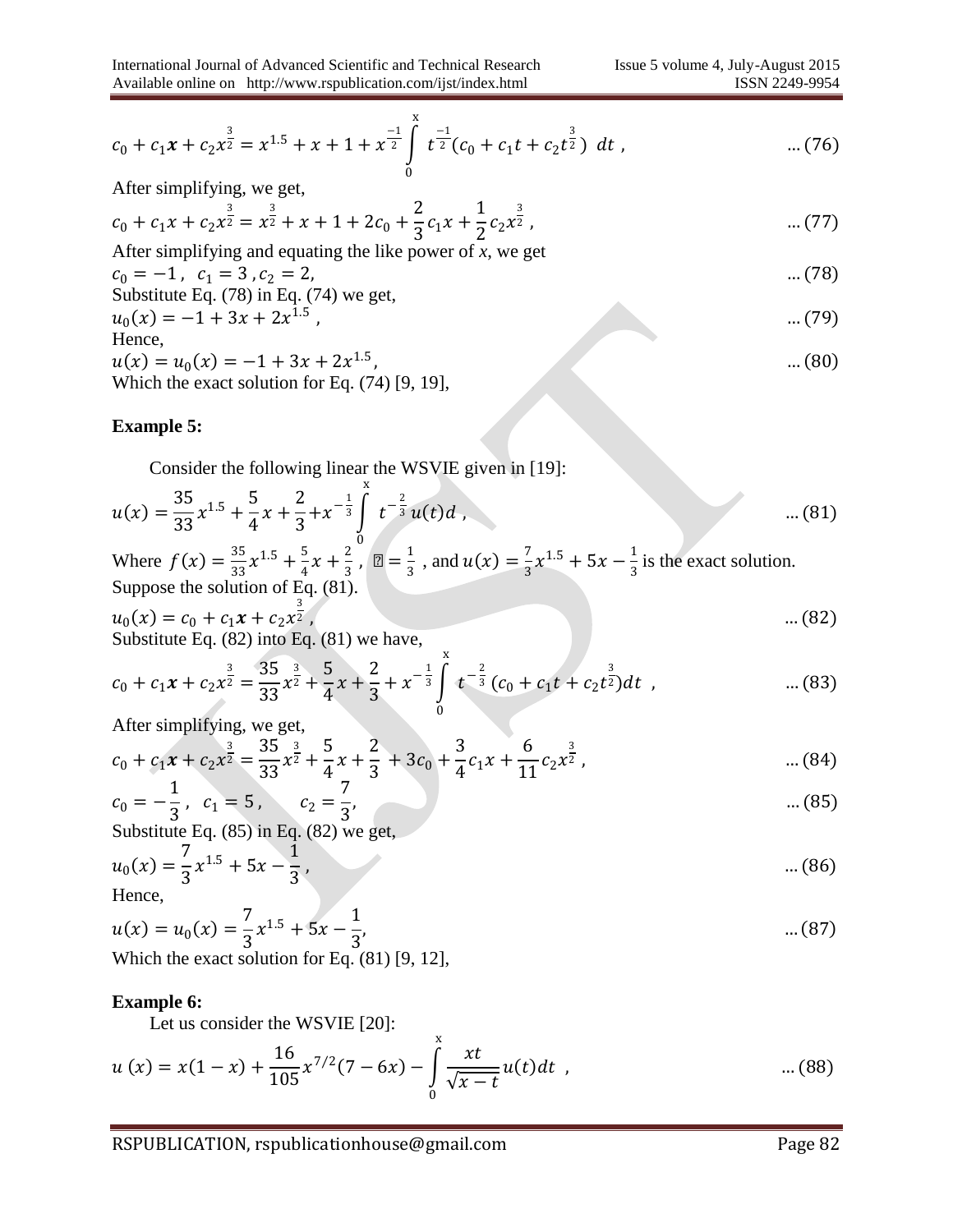$\overline{16}$ 

Where, 
$$
\mu = \frac{1}{2}
$$
,  $f(x) = x(1 - x) + \frac{16}{105}x^{7/2}(7 - 6x)$ , and the exact solution is  
\n $u(x) = x(1 - x)$ .  
\nNow apply the MPSM to solving Eq. (88), we suppose the solution of Eq. (88)  
\n $u_0(x) = c_1x - c_2x^2 + c_3x^{7/2} + c_4x^{\frac{9}{2}}$ ...(89) into Eq. (88) we have,  
\n $c_1x - c_2x^2 + c_3x^{7/2} + c_4x^{\frac{9}{2}}$   
\n $= x - x^2 + \frac{16x^{7/2}}{15} - \frac{32x^{9/2}}{35} + x^{\frac{-1}{2}} \int_0^x t^{\frac{-1}{2}} (c_1t - c_2t^2 + c_3t^{7/2} + c_4t^{\frac{9}{2}}) dt$ ,...(90)  
\nBy integrating and solving we get,  
\n $c_1x - c_2x^2 + c_3x^{7/2} - c_4x^{9/2}$   
\n $= x - x^2 + \frac{16x^{7/2}}{15} - \frac{16c_1}{15}x^{7/2} - \frac{32x^{9/2}}{35} + \frac{32}{35}c_2x^{9/2} - c_3\frac{63}{256}\pi x^6 + c_4\frac{231\pi x^7}{1024}$ ,

After simplifying and equating the like power of x, we get the values of 
$$
c_1
$$
.  $c_2$ ,  $c_3$ ,  $c_4$ .  
\n $c_1 = c_2 = 1$ ,  $c_3 = c_4 = 0$ , ... (92)  
\nSubstitute Eq. (92) in Eq. (89) we get,  
\n $u_0(x) = x(1 - x)$ , ... (93)  
\nHence,  
\n $u(x) = u_0(x) = x(1 - x)$ , ... (94)

Which the exact solution for Eq. (89) [9, 20],

#### **5.2 NONLINEAR WSVIE**

In this subsection we will use the MPSM to handle the nonlinear WSVIE.

#### **Case 1:**  $\mu > 1$ :

We will discuss some examples of the nonlinear WSVIE when  $\mu > 1$ , and will be solved by proposed method to obtain the exact solution.

#### **Example 7:**

Consider the following nonlinear WSVIE of second kind [19]:

$$
u(x) = \sqrt{x} - \frac{5}{11}x + x^{-\frac{12}{10}} \int_0^x \frac{t^{\frac{2}{10}}}{t^{\frac{2}{10}}} u^2(t) dt
$$
 (95)

Where,  $\mu = \frac{12}{10}$  $\frac{12}{10}$ ,  $f(x) = \sqrt{x} - \frac{5}{11}$  $\frac{3}{11}x$ , and the exact solution is  $u(x) = \sqrt{x}$ .

By using the proposed method, we suppose the solution of Eq. 
$$
(95)
$$
.

$$
u_0(x) = c_1 x^2 - c_2 x, \tag{96}
$$

Substitute Eq. (96) into Eq. (95) we have,

$$
c_1 x^{\frac{1}{2}} - c_2 x = \sqrt{x} - \frac{5}{11} x + x^{-\frac{12}{10}} \int_0^x t^{\frac{2}{10}} (c_1 t^{\frac{1}{2}} - c_2 t)^2 dt , \qquad \qquad \dots (97)
$$

By integrating and solving we get,

… (91)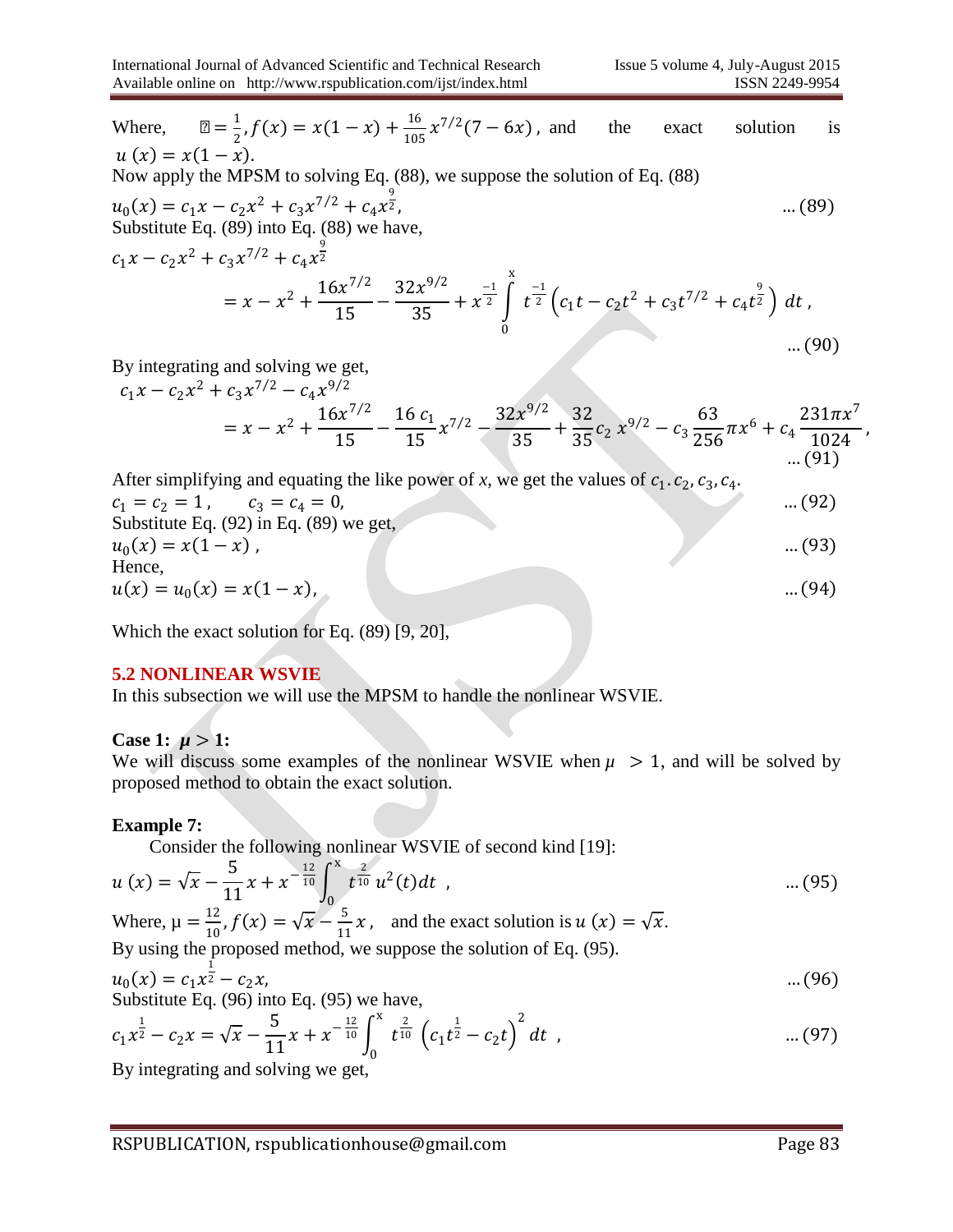$$
c_1 x^{\frac{1}{2}} - c_2 x = \sqrt{x} - \frac{5}{11} x + c_1^2 \frac{5x}{11} - \frac{100}{27} c_1 c_2 x^{\frac{3}{2}} + c_2^2 \frac{125x^2}{16}, \qquad \dots (98)
$$

After simplifying and equating the like power of x, we get,  

$$
c_1 = 1
$$
,  $c_2 = 0$ , ... (99)

Substitute Eq. (99) in Eq. (96) we get,

$$
u_0(x) = \sqrt{x}, \qquad \qquad \dots (100)
$$
Therefore,

$$
u(x) = u_0(x) = \sqrt{x}
$$
, ... (101)  
Which the exact solution for Eq. (95) [9, 19],

#### **Example 8:**

We consider the nonlinear WSVIE

$$
u(x) = x - \frac{2x^3}{9} + x^{-\frac{15}{10}} \int_{0}^{x} t^{\frac{1}{2}} u^3(t) dt
$$
 ... (102)

Where,  $\mu = \frac{15}{10}$  $\frac{15}{10}$ ,  $f(x) = x - \frac{2x^3}{9}$  $\frac{x}{9}$ , and the exact solution is  $u(x) = x$ . Suppose the solution of Eq. (102).

$$
u_0(x) = c_1 x - c_2 x^3,
$$
 ... (103)  
Substitute Eq. (103) into Eq. (102) we have,

$$
c_1x - c_2x^3 = x - \frac{2x^3}{9} + x^{-\frac{15}{10}} \int_{0}^{x} t^{\frac{1}{2}} (c_1t - c_2t^3)^3 dt
$$
 ... (104)

0 By integrating and solving we get,

$$
c_1 x - c_2 x^3 = x - \frac{2x^3}{9} + \frac{2c_1^3 x^3}{9} - \frac{6}{13} c_1^2 c_2 x^5 + \frac{6}{17} c_1 c_2^2 x^7 - \frac{2c_2^3 x^9}{21}, \qquad \qquad \dots (105)
$$

After equating the like power of x, we get the values of 
$$
c_1
$$
,  $c_2$ .  
\n $c_1 = 1$ ,  $c_2 = 0$ , ... (106)  
\nNow substitute Eq. (106) in Eq. (103) we get,

$$
u_0(x) = x,
$$
 ... (107)  
Therefore,

$$
u(x) = u_0(x) = x,
$$
...(108)  
Which the exact solution for Eq. (102) [0, 10]

Which the exact solution for Eq. (102) [9, 19],

#### **Case 2:**  $0 < \mu \leq 1$ :

We applied the proposed method on equations of the nonlinear WSVIE when  $0 < \mu \leq 1$ .

#### **Example 9:**

Consider the nonlinear WSVIE [21]  
\n
$$
u(x) = x^{1/2} + \frac{3\pi}{8}x^2 + \int_0^x - \frac{1}{(x-t)^{\frac{1}{2}}}u^3(t)dt
$$
\n... (109)  
\nLet  $\mu = \frac{1}{2}$ ,  $f(x) = x^{1/2} + \frac{3\pi}{8}x^2$ , and the exact solution is  $u(x) = \sqrt{x}$ .  
\nBy using MPSM, we assume the solution of Eq. (109).

$$
u_0(x) = c_1 x^{\frac{1}{2}} + c_2 x^2,
$$
 ... (110)  
Now Substitute Eq. (110) into Eq. (109) we have,

RSPUBLICATION, rspublicationhouse@gmail.com Page 84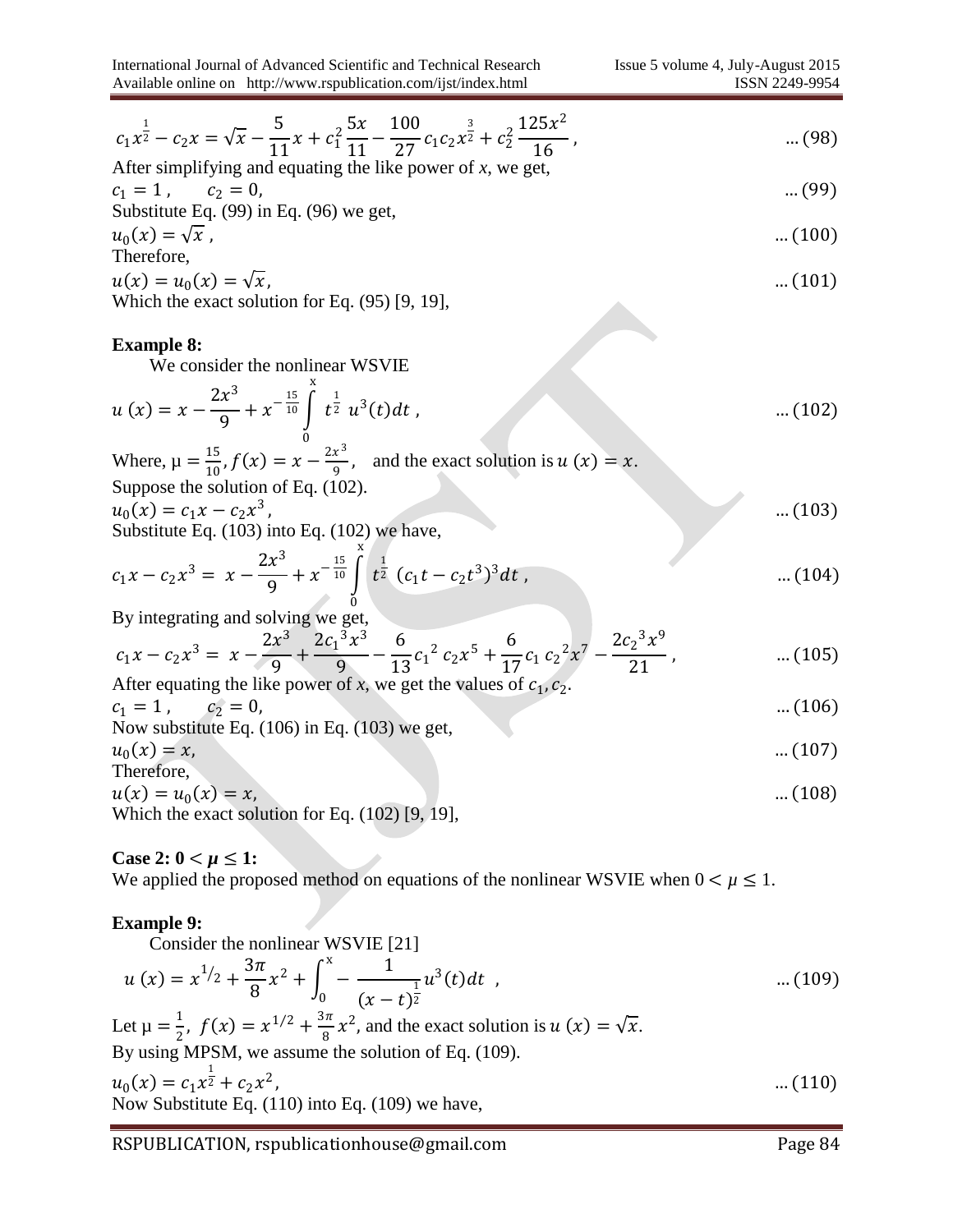$12.$ 

$$
c_1 x^{\frac{1}{2}} + c_2 x^2 = x^{1/2} + \frac{3\pi}{8} x^2 + \int_0^x \left(-\frac{1}{(x-t)^{\frac{1}{2}}} u^3(t) dt\right), \qquad \qquad \dots (111)
$$

By integrating and solving we get,

$$
c_1x^{\frac{1}{2}} + c_2x^2 = x^{1/2} + \frac{3\pi}{8}x^2 - \frac{3}{8}c_1^3\pi x^2 - \frac{96}{35}c_1^2c_2x^{7/2} - \frac{189}{256}c_1c_2^2\pi x^5 - \frac{2048c_2^3x^{13/2}}{3003},\tag{112}
$$

By equating the like power of  $x$ , we get the values of  $c_1$ ,  $c_2$ .  $c_1 = 1$ ,  $c_2 = 0$ , … (113) Now substitute Eq. (113) in Eq. (110) we get,  $u_0(x) = x^{\frac{1}{2}}$  $\frac{1}{2}$ , ... (114) Therefore,

$$
u(x) = u_0(x) = x^{\frac{1}{2}},
$$
 ... (115)  
Which is the exact solution of integral equation (109) [21].

#### **Example 10:**

Consider the following nonlinear WSVIE [21]

$$
u_1(x) = x^{1/2} - \frac{16}{15}x^{5/2} + \int_0^x \frac{u^4(t)}{(x-t)^{\frac{1}{2}}} dt, \qquad \qquad \dots (116)
$$

Where 
$$
\mu = \frac{1}{2}
$$
,  $f(x) = x^{1/2} - \frac{16}{15}x^{5/2}$ , and the exact solution is  $u(x) = \sqrt{x}$ .  
Now apply the MPSM to solving Eq. (116), we suppose the solution of Eq. (116)  
 $u_0(x) = c_1x^{\frac{1}{2}} - c_2x^{\frac{5}{2}}$ , ... (117)  
Substituting Eq. (117) into Eq. (116) we have

Substitute Eq. (117) into Eq. (116) we have,

$$
c_1 x^{\frac{1}{2}} - c_2 x^{\frac{5}{2}} = x^{1/2} - \frac{16}{15} x^{5/2} + \int_0^x \frac{u^4(t)}{(x-t)^{\frac{1}{2}}} dt, \qquad \qquad \dots (118)
$$

By integrating and solving we get,

$$
c_1x^{\frac{1}{2}} - c_2x^{\frac{5}{2}} = x^{1/2} - \frac{16}{15}x^{5/2} + \frac{16}{15}c_1x^{5/2} - \frac{1024}{315}c_1x^{3/2} + \frac{4096c_1x^{2}c_2x^{1/2}}{1001} - \frac{262144c_1c_2x^{7/2}}{109395} + \frac{524288c_2x^{7/2}}{969969}, \qquad \dots (119)
$$

After equating the like power of  $x$ , we get the values of  $c_1$ ,  $c_2$ .

$$
c_1 = 1
$$
,  $c_2 = 0$ , ... (120)  
Now substitute Eq. (120) in Eq. (117) we get,

Now substitute Eq. (120) in Eq. (117) we get,  

$$
u_0(x) = x^{\frac{1}{2}}, \qquad \qquad \dots (121)
$$

Therefore,

$$
u(x) = u_0(x) = x^{\frac{1}{2}},
$$
...(122)  
Which is the exact solution of integral equation (116) [21]

Which is the exact solution of integral equation (116) [21].

#### **CONCLUSION**

 In this paper, we implement the modified power series method to obtain the exact solutions after solving linear and nonlinear WSVIE in two cases: case 1:  $\mu > 1$  and case 2:  $0 < \mu \le 1$ . The results showed that the method is easy to implement and it converge to the exact solution if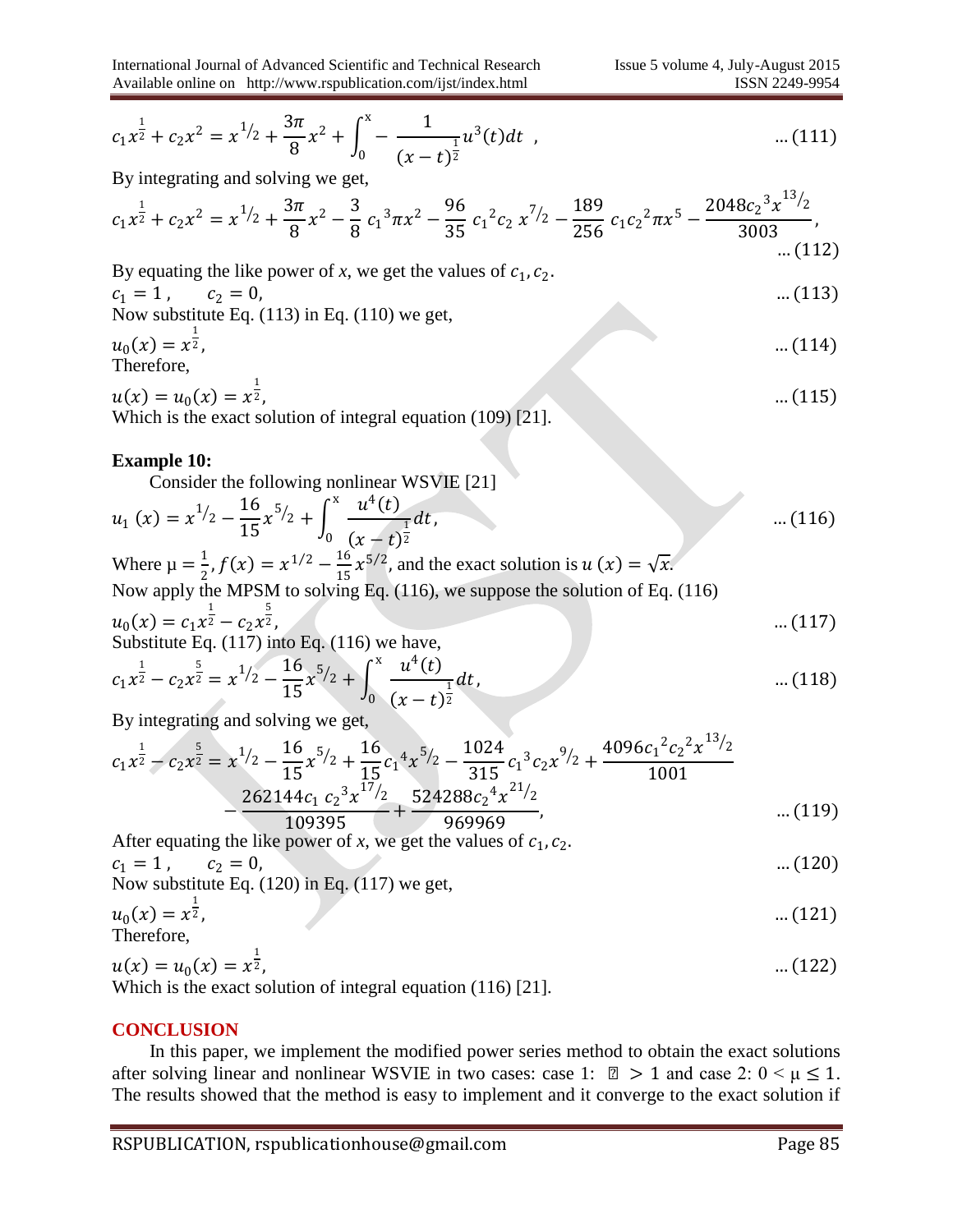it exist. In this method the solution is obtained in the series form that converges to the exact solution with easily computed components. The method gives rapid convergent and can be easily comprehended with only a basic knowledge of Calculus. It is economical in terms of computer power/memory and does not involve tedious calculations. The software used for the calculations in this study was MATHEMATICA<sup>®</sup> 9.0.

#### **ACKNOWLEDGEMENTS**

 The author would like to thank the Dean of College of Education Ibn Al-Haytham Dr.Khalid Fahad Ali for his encourage and support.

#### **REFERENCE**

- [1] Z. Chen, W. Jiang, The exact solution of a class of Volterra integral equation with weakly singular kernel, *Applied Mathematics and Computation*, Vol. 217, pp.7515–7519, 2011.
- [2] P. Linz, Analytical and Numerical Methods for Volterra equations, ch. 8, *SIAM*, *Philadelphia*, 1985.
- [3] J.B. Keller, W.E. Olmstead, Temperature of a nonlinearity radiating semi-infinite solid, *The Quarterly of Applied Mathematics*, Vol. 29, pp.59–566, 1972.
- [4] T. Diogo, N.B. Franco, P. Lima, High order product integration methods for a Volterra integral equation with logarithmic singular kernel, *Commun. Pure Appl. Anal*., Vol. 3, pp.217–235, 2004.

[5] T. Diogo, S. McKee, T. Tang, A Hermite-type collocation method for the solution of an integral equation with a certain weakly singular kernel, *IMA J. Numer. Anal*., Vol.11, pp.595–605, 1991.

- [6] P.M. Lima, T. Diogo, An extrapolation method for a Volterra integral equation with weakly singular kernel, *Appl. Numer. Math*., Vol.24, pp.131–148, 1997.
- [7] T. Diogo, S. McKee, T. Tang, A Hermite-type collocation method for the solution of an integral equation with a certain weakly singular kernel, *IMA Journal of Numerical Analysis*, Vol.11, pp.595–605, 1991.
- [8] G. Adomian, Frontier Problem of Physics: The Decomposition Method, *Kluwer Academic Publishers*, *Boston*, 1994.
- [9] T. Diogo, Collocation and iterated collocation methods for a class of weakly singular Volterra integral equations, *Journal of [Computational](http://www.sciencedirect.com/science/journal/03770427) and Applied Mathematics*, Vol.229, pp.363–372, 2009.
- [10] T. Diogo, P. Lima, Superconvergence of collocation methods for a class of weakly singular Volterra integral equations, *Journal of [Computational](http://www.sciencedirect.com/science/journal/03770427) and Applied Mathematics*, Vol.218, pp.307–316, 2008.
- [11] M. Khan, M.A. Gondal, S. Kumar, A new analytical approach to solve exponential stretching sheet problem in fluid mechanics by variational iterative Padé method, *The Journal of Mathematics and Computer Science*, Vol.3, pp.135–144, 2011.
- [12] P. Baratella, A. Nystrom interpolant for some weakly singular linear Volterra integral equations, *Journal of [Computational](http://www.sciencedirect.com/science/journal/03770427) and Applied Mathematics*, Vol.231, pp.725–734, 2009.
- [13] P. Lima, T. Diogo, Numerical solution of a nonuniquely solvable Volterra integral equation using extrapolation methods, *Journal of [Computational](http://www.sciencedirect.com/science/journal/03770427) and Applied Mathematics*, Vol.140, pp.537–557, 2002.